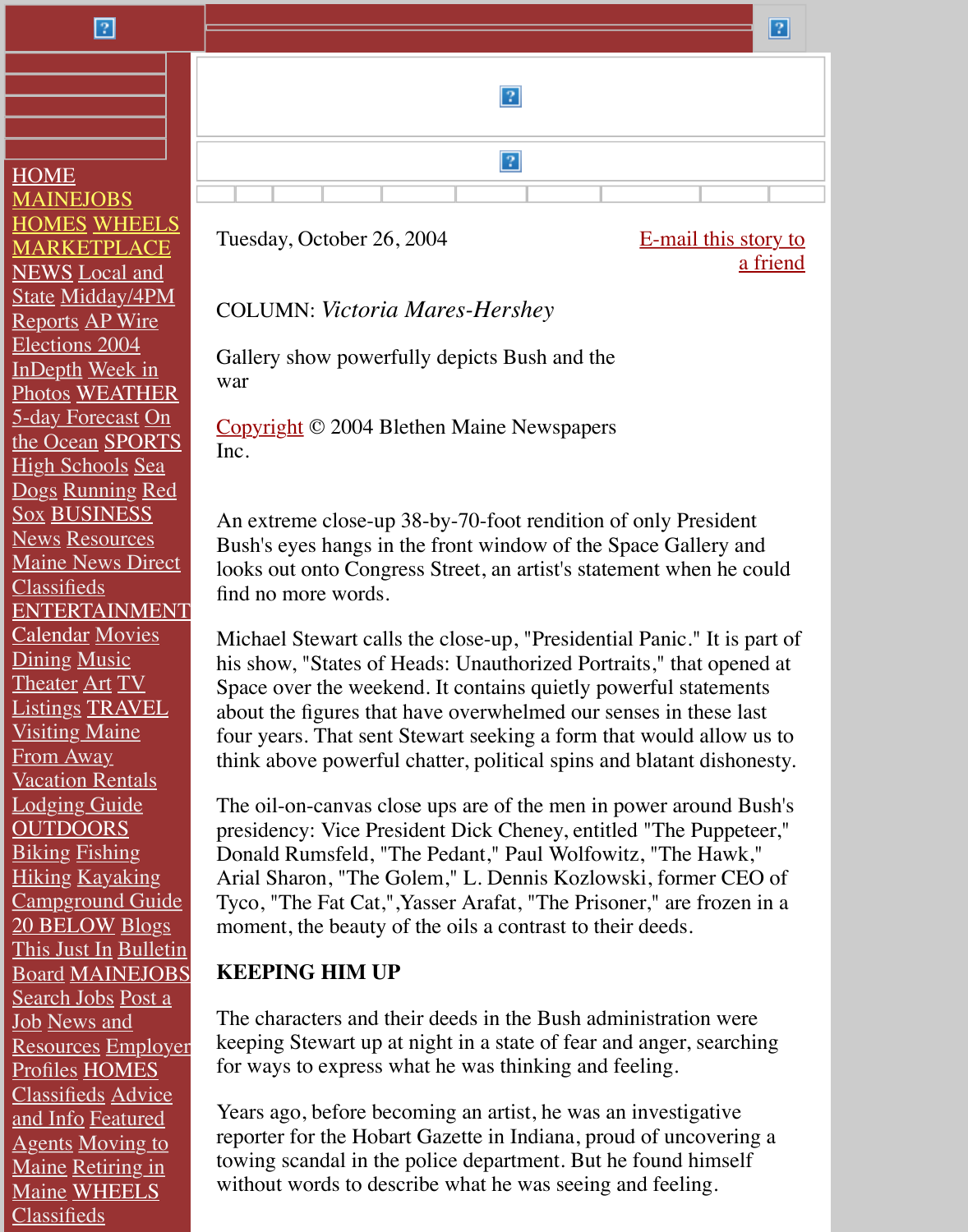**[Sections](http://wheels.mainetoday.com/resources/)** [ADVERTISING](http://wheels.mainetoday.com/) **[Advertising](http://milestones.mainetoday.com/)** [Products](http://milestones.mainetoday.com/celebrations) Request a [Quote](http://milestones.mainetoday.com/) About Us **[Help/Site Guide](http://marketplace.mainetoday.com/)** 

Classifieds Special



saying I'm trapped in hell, help me. "

He started painting Bush and then his cohorts in oils, because he said it is the medium that has been used for centuries to paint the ruling classes. The eyes have extraordinary expression.

"Bush's eyes have fear and indecision. He's always trying to overcompensate for the weakness. He surrounds himself with daddy figures. There are so many images of these men," said Stewart and he stood looking at the gallery wall, "we never really look at whom they are and what is going on. This is who these people are."

He has reached back into his journalism to write commentaries on each subject, their deeds and misdeeds for the show's catalogue.

Appearing in tandem with the Stewart show and in contrast to its silent figures is Matt Bucy's "Powers of Bush," showing on a small video screen in the second gallery at Space.

"Powers of Bush" is a DVD video. Bucy has made an endless video loop using 10,000 electronic images of the events, the carnage, the technology, and the abuses in the war in Iraq. He uses the images, photos from the Internet and television, to paint a motion picture of President Bush as he delivers the State of the Union Address.

Think of pointillism with thousands of small photos as the medium instead of paint. Bucy has taken the Internet and the television images that have inundated us to the point of desensitization and made us pay attention.

As the images of Abu Ghraib, war, and weapons appear and slowly form a slow-motion portrait of Bush, we can catch sentences and words: "The world without Saddam," "Abu Ghraib," "freedom."

Samantha Appleton's photo journalism exhibit, "Iraq: Unbound," hung on the walls of the second gallery as people moved quietly between the offerings. The soft and fearful face of a young boy, sheep grazing on meadow behind him, a cone of heavy black smoke on the horizon behind him, looked out of its frame. There were no commentators or spin-doctors to tell us what we were seeing.

#### **OPENING CROWD**

The Saturday night opening drew a cross-generational crowd that held on for a short time against the Red Sox playing on TV screens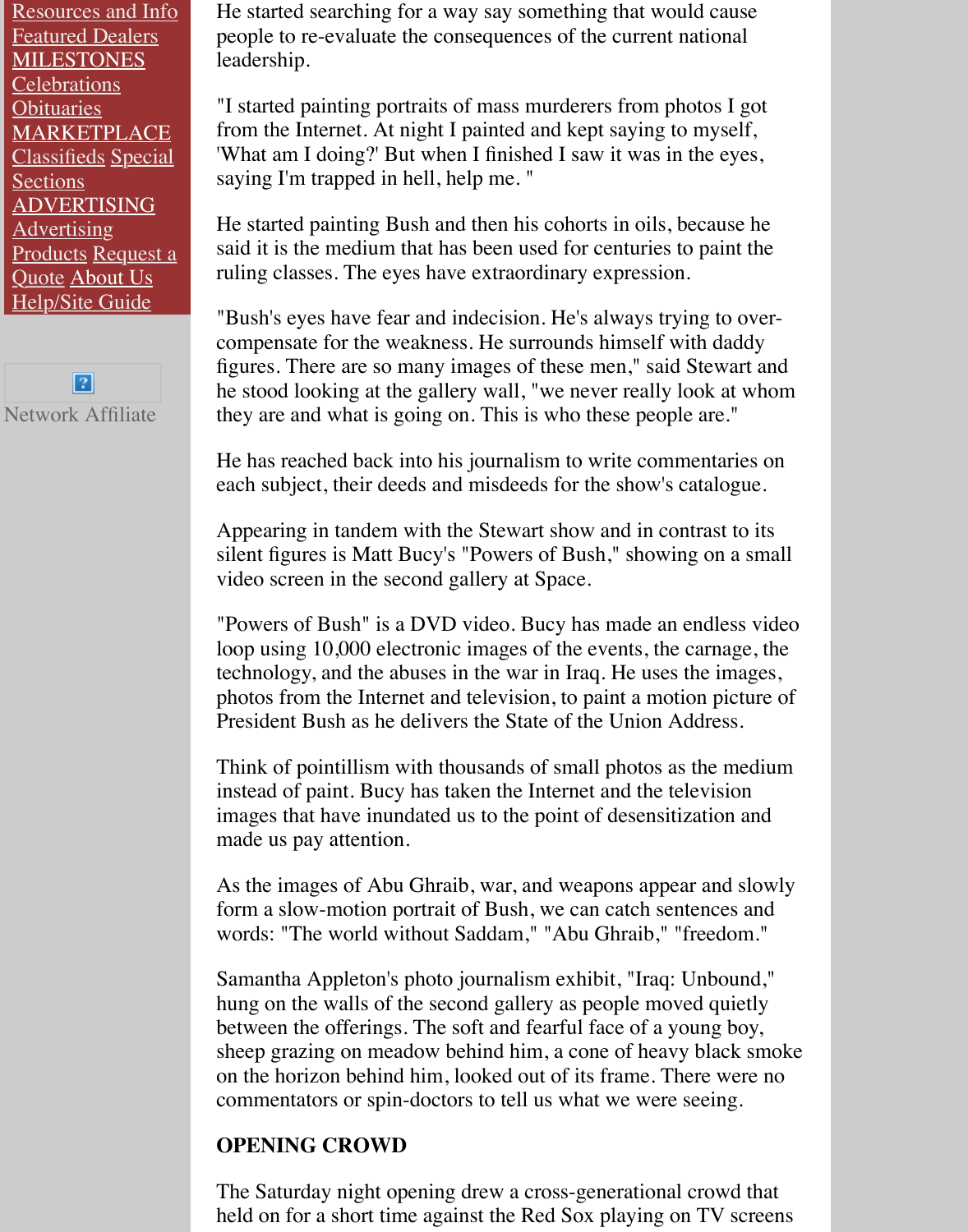have been thinking about what they are doing now since the '70s and nothing will stop them."

"Ultimately," Stewart writes in the show's catalogue, "my hope is to elicit a visceral recognition of the mental and emotional condition of the individuals depicted and, hopefully, a re-evaluation of the consequences of letting them lead."

When all the words have been used and abused, lending no credence to another sentence, there has always been art.

*Victoria Mares-Hershey is director of development at Portland West. She also is a member of the Maine Arts Commission and is a founder and the director of the Institute for Practical Democracy.*

To top of page

### $|2|$

#### **Today's Viewpoints**

• What cable needs: A show w[here two people](file:///stewartartworks/stewart%20press/states%20of%20heads%20press/Gallery%20show%20po%E2%80%A6nd%20the%20war.html#top) yell at each other

• Library bond question is worth public support

• Brutal attack on Iraqis shows greater sophistication

• Ann Luther: When you cast [your vote in Maine, it counts](http://pressherald.mainetoday.com/viewpoints/editorials/041026stewart.shtml)

• Victoria Mares-Hershey: [Gallery show powerfully](http://pressherald.mainetoday.com/viewpoints/editorials/041026library.shtml) depicts Bush and the war [More viewpoints](http://pressherald.mainetoday.com/viewpoints/editorials/041026iraq.shtml)

Sign up for **daily headlines** by email from the Portland Press

Herald/Maine Sunday Telegram.

your e-mail  $\left| \right|$  Sign up

or visit the signup page

**Parabilie 3** Search the **archive** of the Portland Pr[ess Herald/Maine Sunday Te](http://www.pressherald.com/email/eheadlines/)legram

 $|2|$ 

Copyright [© Blethen Maine](http://pressherald.mainetoday.com/viewpoints/cvoice/041026victoria.shtml) Newspapers Inc.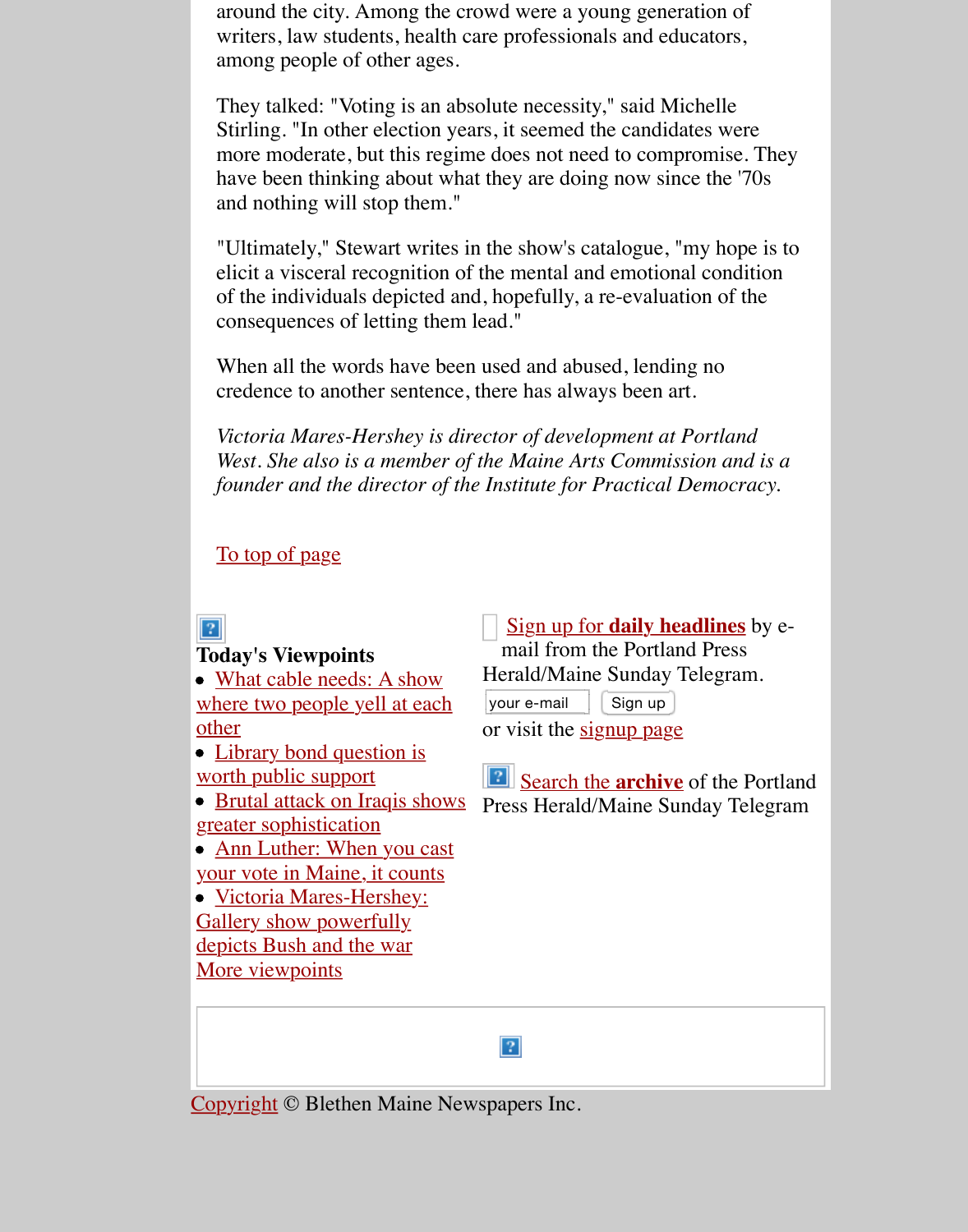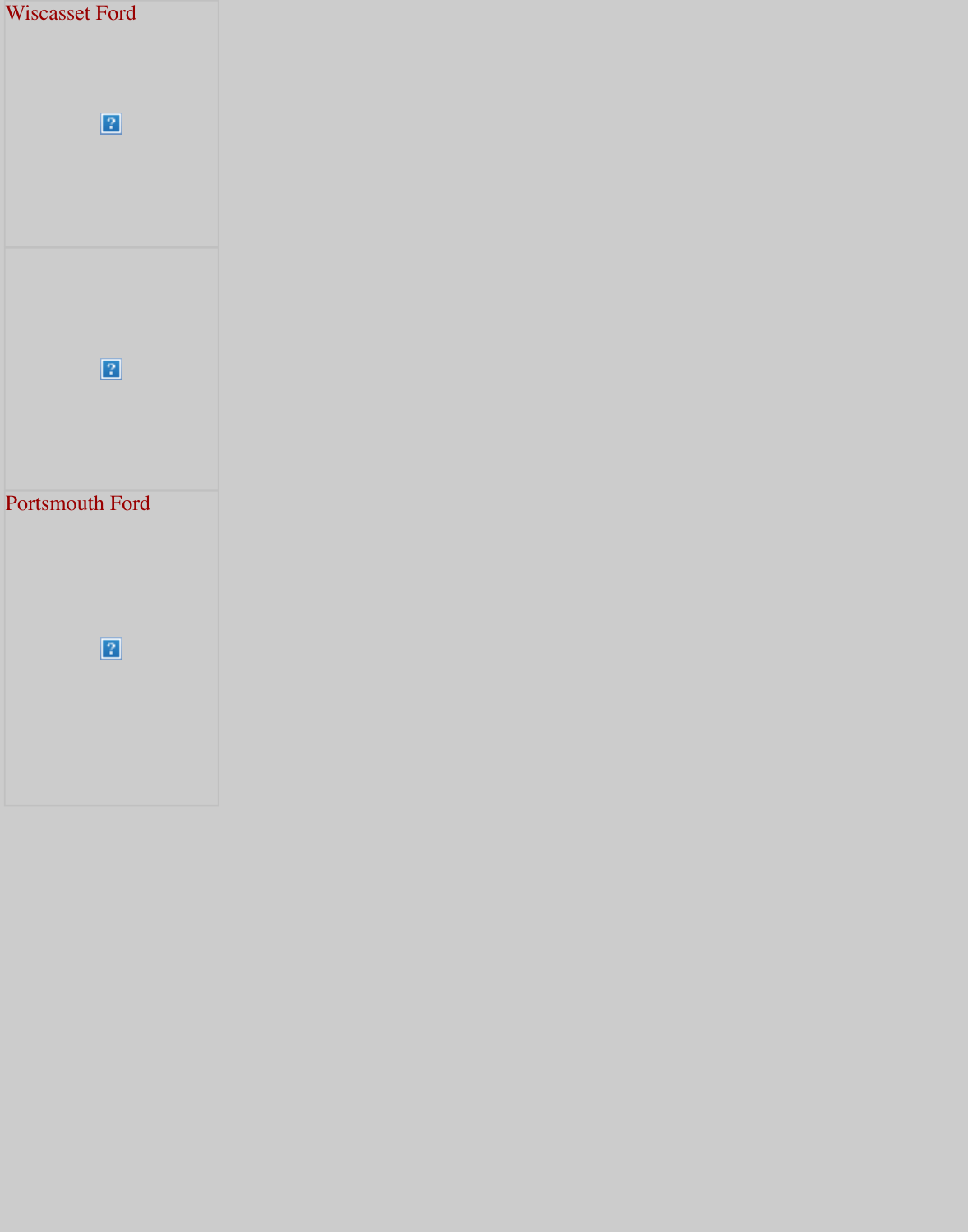

# Maine [Top Jobs](http://travel.mainetoday.com/advertising/vacationrentals/listing.html?id=626181965®ion=Western+Lakes+%26+Mountains)